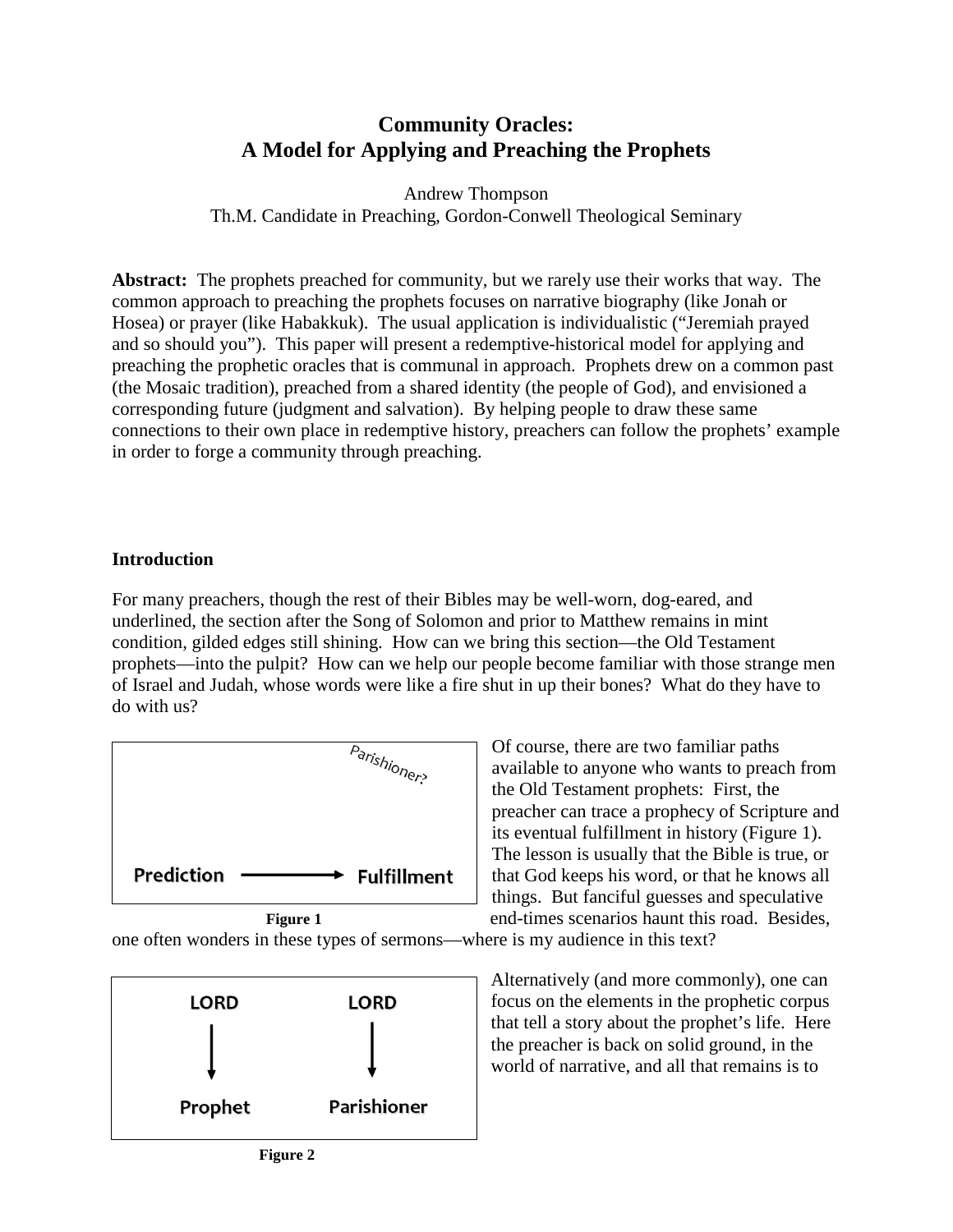draw parallels between the life of the prophet and the life of the parishioner (Figure 2).<sup>1</sup>

Although often utilized, this approach suffers from several disadvantages. In the first place, it is highly individualistic. The Holy Spirit inspired Isaiah to create a masterful account of his calling and God's glory in the temple (Isa 6). Did God do this just to provide a blueprint for how he might call Joe Smith to a pastorate in Cincinnati? Of course, Isaiah can serve as an example for our lives; but this passage probably has a grander purpose. (Such a misplaced focus also has a corporate version, where sermons draw lessons for a modern nation from ancient Israel. $\hat{f}$ ) Secondly, the individual approach can be wildly inconsistent: one applies some details of the narrative (like Jonah's running from God) to modern lives, and omits others (huge storms, giant fish, Assyrian hostility, God's care for livestock, predicted disaster, and miraculous vines and worms) in a manner that seems suspect. Why would some aspects be meaningful today and not others? Finally, this approach drastically limits preaching selection, since most of the prophets' writing is *not* narrative in form. Most sections are what Westermann called "prophetic speech"—oracles from Yahweh to his people Israel, through the mouth of an inspired prophet.<sup>3</sup> In view of these disadvantages, the modern preacher should look for an alternative approach.

This paper will outline another way forward for applying and preaching the prophetic oracles of the Old Testament $4\text{---}$ a method that draws heavily from the biblical and historical context of the passage in question, but also takes seriously our own place in redemptive history. This route from the prophet to the parishioner is less direct but more secure, and eventually can be more edifying to a modern congregation. By focusing on the redemptive historical context of a prophetic speech, preachers can apply such a passage to their own New Covenant community in richly textured ways that are both faithful to the biblical author's intent and helpful in building Christian community. The approach itself will first be described, and then examples will be provided.

# **Prophetic Oracles**

According to Heschel, prophecy is "exegesis of existence from a divine perspective."<sup>5</sup> God's word to a prophet is a commentary from a heavenly point of view on Israel's situation. The prophet can see his nation and his countrymen through God's eyes, and this radical vision moves him to action. He speaks Yahweh's word to his audience, setting before them God's view of their situation, which is usually radically different from their own. Israel may feel secure, but Yahweh warns of destruction. Or they may be hopeless, and hear his word of comfort and restoration. Brueggemann puts this well in his insightful work: "The task of prophetic ministry is to nurture, nourish, and evoke a consciousness and perception alternative to the consciousness and perception of the dominant culture around us."<sup>6</sup>

But this revelation from God does not take place in a vacuum! These are not just any people to whom the prophet speaks. They are Israel—Yahweh's own nation by covenant. They are bound to him and to one another in an intricate web of relationships, to which the prophets refer again and again (see Figure 3).<sup>7</sup> To God's people, a prophet offered "a word that connected them to their covenant roots and their future hope."<sup>8</sup>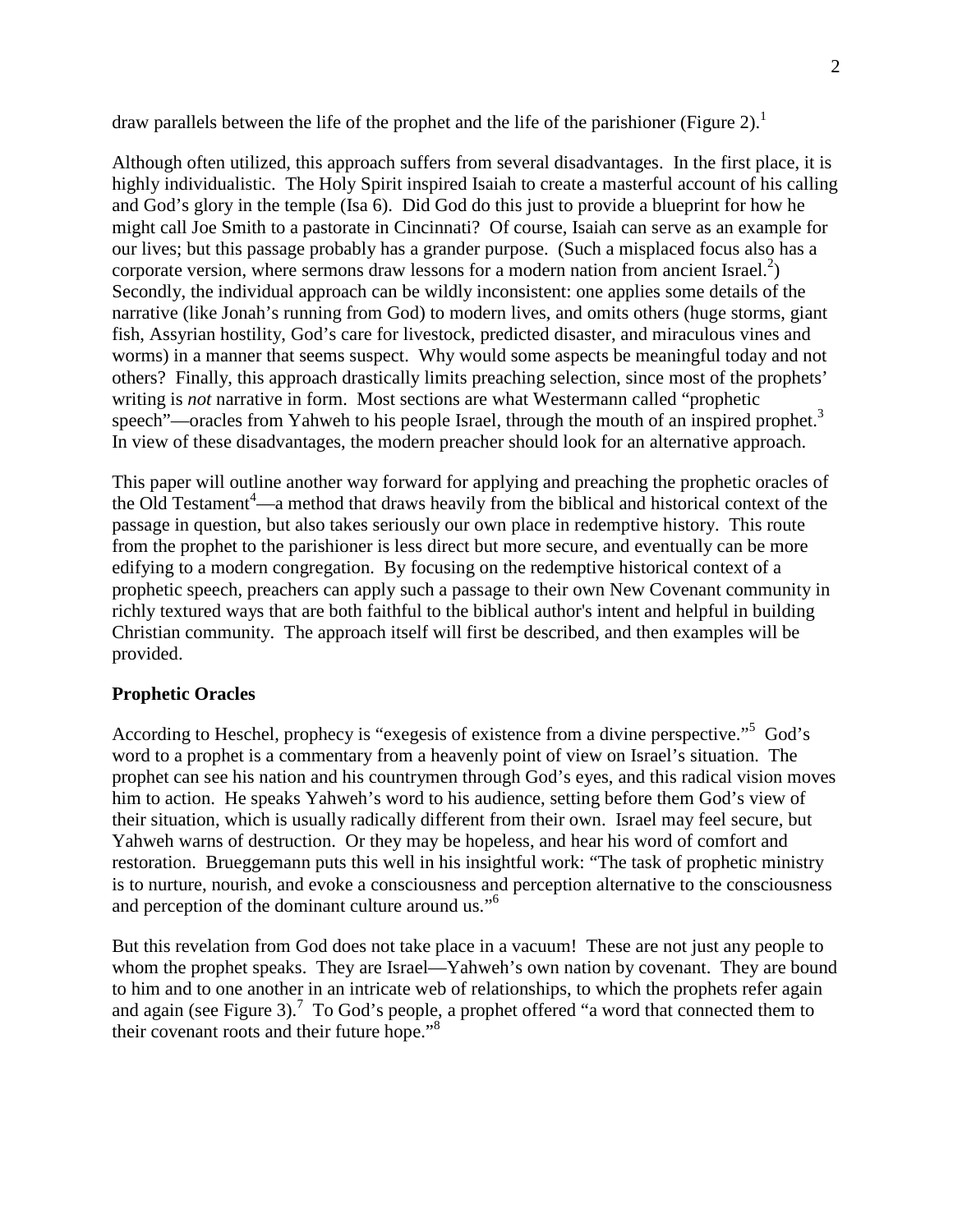



Prophets spoke about Israel's covenant LORD, whose character forms a basis for their relationship (Isa 44:6-8). They talked about their history with him and his faithfulness in the past (Ezek 16:1-14). They reminded Israel of the stipulations of their covenant with God (Hos 10:12), and how they have or have not kept them. And they repeated the dual covenant consequences of blessings for obedience and curses for rebellion (Isa 1:18-20). Often a single passage will run through several of these phases in turn. In Micah 6, for example, under the guise of a lawsuit against his people, God reminded Judah of how he brought them into the Promised Land (vv. 3-5), discussed the type of response he required (vv. 6-8), observed their faithlessness (vv. 9-12), and warned of curses to come (vv. 13-16).

Figure 3 can apply to any of the several covenant arrangements that were in effect during Israel's history. The Abrahamic, the Mosaic, and the Davidic covenants were the primary arrangements depicted in the Old Testament. Prophets drew on these as appropriate to each situation they faced, since each covenant carried its own stipulations and consequences. Most commonly, a prophet would refer to the shared heritage of the Mosaic Covenant with Israel. He would remind them of God's mighty acts of deliverance in Egypt and at the Red Sea, or of his faithfulness in the conquest of the Promised Land (Amos 2:10). Or he could recall for them some of the Ten Commandments that they had broken (Jer 7:9), and warn them of the covenant curses like foreign conquest (Hab 1:5-11, cf. Deut 28:49), or promise some of the covenant blessings like peace and agricultural prosperity (Ezek 34:25-31, cf. Lev 26:3-5).

These mutually understood covenants formed the major points of contact between the prophets and their audience—they were the chief source from which the prophets drew for credibility in communication. Their only claim to reliability was that Yahweh had sent them, based on his promises to their nation. For instance, when God spoke to Ezekiel (14:12-23) about famine, wild beasts, sword and pestilence that would destroy Jerusalem, he only brought to the surface the age-old warnings from Deut 28. This prophecy was not novel, nor fanciful, nor should it have been a surprise. Ezekiel simply enforced the terms of the covenant already in place.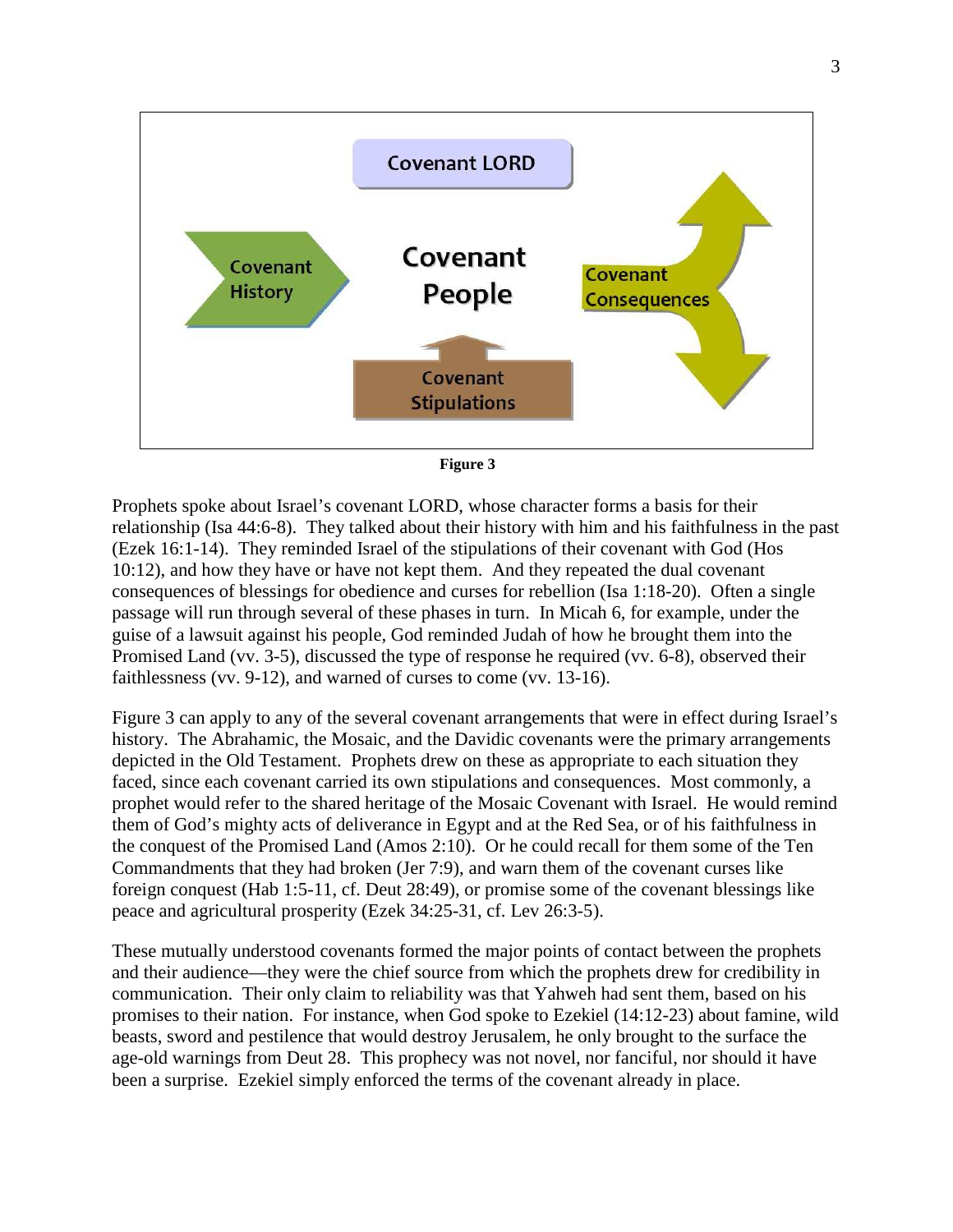In fact the vast majority of prophetic oracles fit into this type of a pattern, highlighting one or more of these covenant elements. This was their standard pattern. They constantly relied on this heritage to make their points and convey their meaning. The covenant was their normal frame of reference.<sup>9</sup>

### *Community Oracles*

Critical for contemporary application is the fact that the oracle was not about the individual at all, whether the individual Israelite or the individual prophet. Individuals were indeed called to respond in repentance and faith; yet the scope of the warnings and their consequences were national. *These were community oracles*, directed to a nation, and based on a specific religious heritage.

Two lines of thought support this contention. First, unlike most other parts of Scripture, prophetic oracles came in the form of a *direct corporate address*. They are not narratives or individual prayers or wise aphorisms, any of which can easily be read individually. The prophets (like most of the NT epistles) spoke directly to a group of people. Therefore interpreting them rightly requires a corporate mindset.

In addition, note that each aspect of Figure 3 relates not to individuals but to Israel as a community. *The covenant LORD is a communal LORD.* God did not make a direct covenant with each Israelite; he instead made it with Abraham, Moses, and David. Individual Israelites at the time of the prophets only participated in these realities as part of the community of descendants of these men. God addressed them as "Israel, my servant, Jacob, whom I have chosen, the offspring of Abraham, my friend" (Isa 41:8); he called himself not "the God of each one of you" but (49 times in Jeremiah alone) "the God of Israel."

*The covenant history was a communal history*. In the prophets, God did not so much talk of his faithfulness to each Israelite in his individual life as he did of his faithfulness to Moses, to the wilderness wanderers, to the conquering armies, and to King David. It was national and not personal history that mattered. He expected, for example, priests living in the  $5<sup>th</sup>$  century B.C. to remember and value his covenant with Levi a millennium earlier (Mal 2:4-9). God's gracious deeds were not so much about individual lives as about the community of faith, of which individuals were members.

*The covenant demands were communal demands*. As so many Old Testament scholars have noted,  $^{10}$  God's requirements in the prophetic texts focused on communal relationships. Yes, God denounced idolatry (Mic 1:7). But he spoke a great deal about oppression, injustice, unrighteous wealth, deceit, selfish leadership, murder, and adultery—and said that these violations even negated an individual's worship (Isa 1:12-17). A communal focus was built into the content of these oracles. Obedience to God was bound up with love for neighbor.

*The covenant consequences were communal consequences.* God through his prophets promised good if his people repented and judgment if they rebelled (see, e.g., Isa 1:19-20). As it turned out, they did not repent, and were judged at the fall of Samaria (722 B.C.) and Jerusalem (586 B.C.). But surely not *all* of them were wicked? Or are we to suppose that every wicked person died a violent death during the Assyrian or Babylonian conquests, while every obedient man or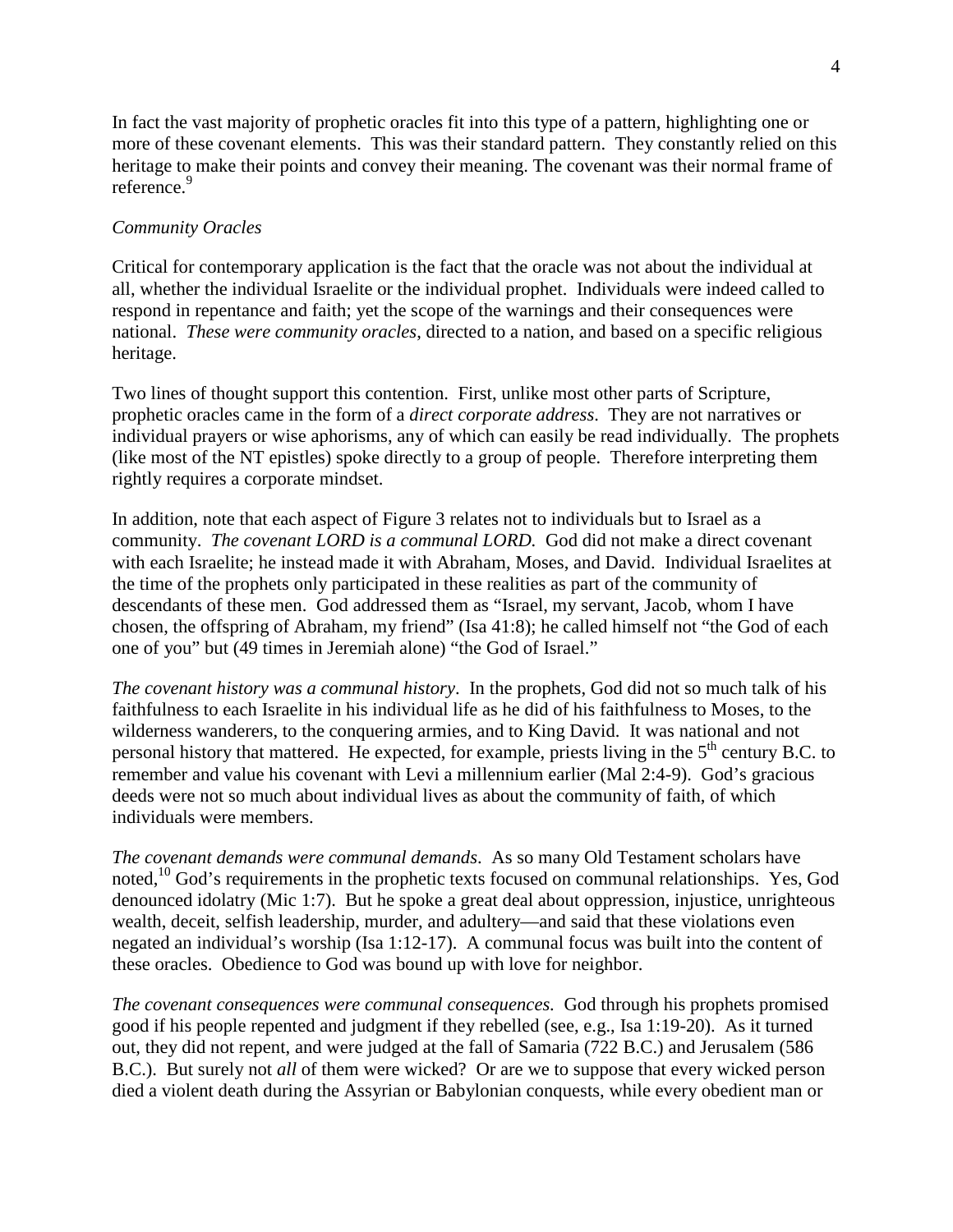woman was spared and sent into exile? No, but God views his people as a body, and their (corporate) sins come home to roost in their (corporate) lives. As unfair as this may sound to our ears, it should highlight for us just how foundational this corporate identity was in their relationship with God. In a passage almost beyond belief, God told Israel that he would ultimately give to each individual what he deserved, and each would die for his own sin. Israel's incredulous response was that "the way of the LORD is not just" (Ezek 18:25). They thought it only right for sons to suffer for the father's sins. These are the same people who loved to say that "the fathers have eaten sour grapes, and the children's teeth are set on edge" (18:2).

So every aspect of Figure 3 was corporate; *the prophetic oracles were community oracles*. They were addressed to a nation, and impacted individuals only as they were members of that larger group.

When one sees the prophets from this perspective, the bridge between then and now becomes clearer.

### **Beginning to Apply the Prophets**

How can preachers, then, bridge the gap between the ancient nation and the modern church? Two critical insights lead the way. The first is from Sidney Greidanus, who notes that in applying biblical passages to our audience, we should ordinarily resist the comparison between the biblical *character* and the modern *audience*, drawing life lessons from the experiences of biblical characters as the main interpretive thrust of a passage.<sup>11</sup> Of course, sometimes this may be what the biblical author intended—to give us a model for moral or immoral behavior and its consequences. The New Testament itself makes such comparisons using Elijah (Jas 5:16-18), Cain (1 John 3:12), and a string of OT heroes of faith (Heb 11).

However, "moral example" stories usually have indicators in the narrative to that effect: commendations of someone's character, rewards or punishments from God, or direct statements about the "point" of the story.<sup>12</sup> In the prophets (aside from Jonah, whose account does teach a lesson about compassion) we do not usually find such indicators. On the contrary: narrative sections are rare, and even when they appear biographical details are limited or absent. Using such passages as templates for individual lives does not normally have sufficient justification in the passage. Take Jeremiah, for example. We have more detail about him as a person than most other prophets. We are also allowed to see his sufferings and his emotional turmoil in the midst of an unsuccessful ministry. But two factors warn us against making his life a pattern for ours: first, his laments and complaints do *not* form the majority of the book! They are at best a minor part, with prayers and stories scattered throughout, indicating that the lesson of the book lies elsewhere. Also, Jeremiah's life ends in tragedy and failure, with no vindication by God, no fruit from his preaching, and no earthly reward for service. The point of the whole work (including the oracles as well as the biography) seems to be about the tragedy of the fall of Israel because of their hard hearts—that they "did not know how to blush" (6:15), they had forgotten God "days without number" (2:32), and their leaders spoke "peace, peace, when there [was] no peace" (6:15). The tragedy is about Israel, and Jeremiah is one man caught up in the great fall of God's people.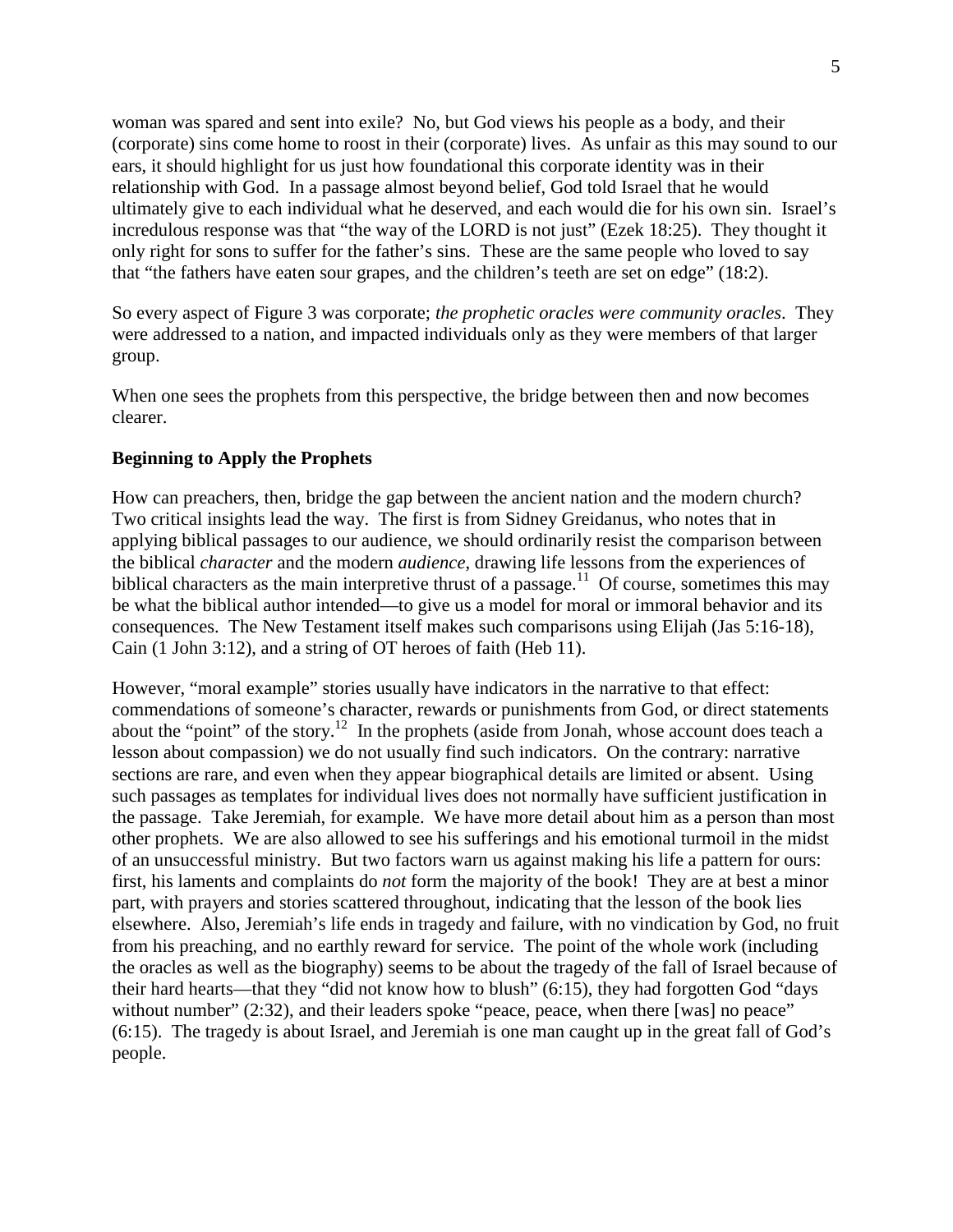Often in the prophets individual detail serves such a larger purpose. Therefore using those details as a template for our lives may not be justified. On the other hand, a far more fruitful comparison can be made between the biblical *audience* and the contemporary *audience*. In other words, the wise interpreter will not ask, "How are my people like Hosea", but will instead ask, "How are my people like the people to whom Hosea preached?"

The fact of the matter is that Hosea, as a prophet of God, was unique. The preacher may find confusing the separation between what was true *only* about Hosea (e.g., his calling, his character, his ministry, and his marriage) from what can carry over to the modern hearers. Often these choices tend to be arbitrary, based on what *we as preachers* want to say. So we might use Hosea to encourage marital fidelity, but not to justify marriage to prostitutes.

On the other hand, Hosea wrote to people who were, for lack of a more flattering term, common. More to the point, our audience and Hosea's are alike in that *they are audiences* who both hear the word of the LORD and are called to respond. Neither group is necessarily gifted, prophetic, bold, winsome, or persecuted. To completely butcher Paul's original meaning: "Not all are prophets, are they?" (1 Cor 12:29). Comparisons between two audiences will proceed on much safer grounds than comparisons between prophets and audiences simply because the two groups have so much more in common as God's (generic) people. As we saw above and will see again below, what makes these two groups similar is their covenant relationship with God. *Usually (and especially in the prophets), preachers should compare audience to audience in application.* 

The second insight also has to do with the biblical audience. Scholars are realizing that the process of applying the prophets to a different audience has already been started for us. Recent "canonical" approaches pay serious attention to the way in which the Scriptures were arranged for the benefit of later readers.<sup>13</sup>

Amos, for example, did not give all of his recorded prophecies at one moment in time, nor did he necessarily give them in that order. Either Amos himself or a group of his disciples most likely wrote down many of his oracles, and arranged them in the form in which they appear in Scripture. This later form was probably intended for a later audience. This is why, for example, many prophetic books (like Isaiah, Ezekiel, Hosea, Joel, Amos, Micah, Zephaniah, Zechariah, and Malachi) end on a note of redemption and promise. Those endings are not coincidental, but are part of a contextualization process meant to encourage later readers who had perhaps seen some of Yahweh's judgment, and were awaiting his favor and forgiveness. An audience in the Babylonian exile or among the weak remnant in Jerusalem would read these books, gain an understanding of why judgment came upon Israel, and harbor a future hope in God's promises.

The very arrangement of these books (internally as well as in their order in the canon) tells us that though a prophet's message was delivered in one time period to one people, his word *remained relevant for a different audience that lived much later*.

That first move in application should encourage the preacher because it proves that the message of the prophets was relevant to a broader audience than the original one. In fact, the shared covenant history and covenant relationship with God supply a continuing relevance for later (ancient) readers. Since they are in relationship with the same God on the same terms, God's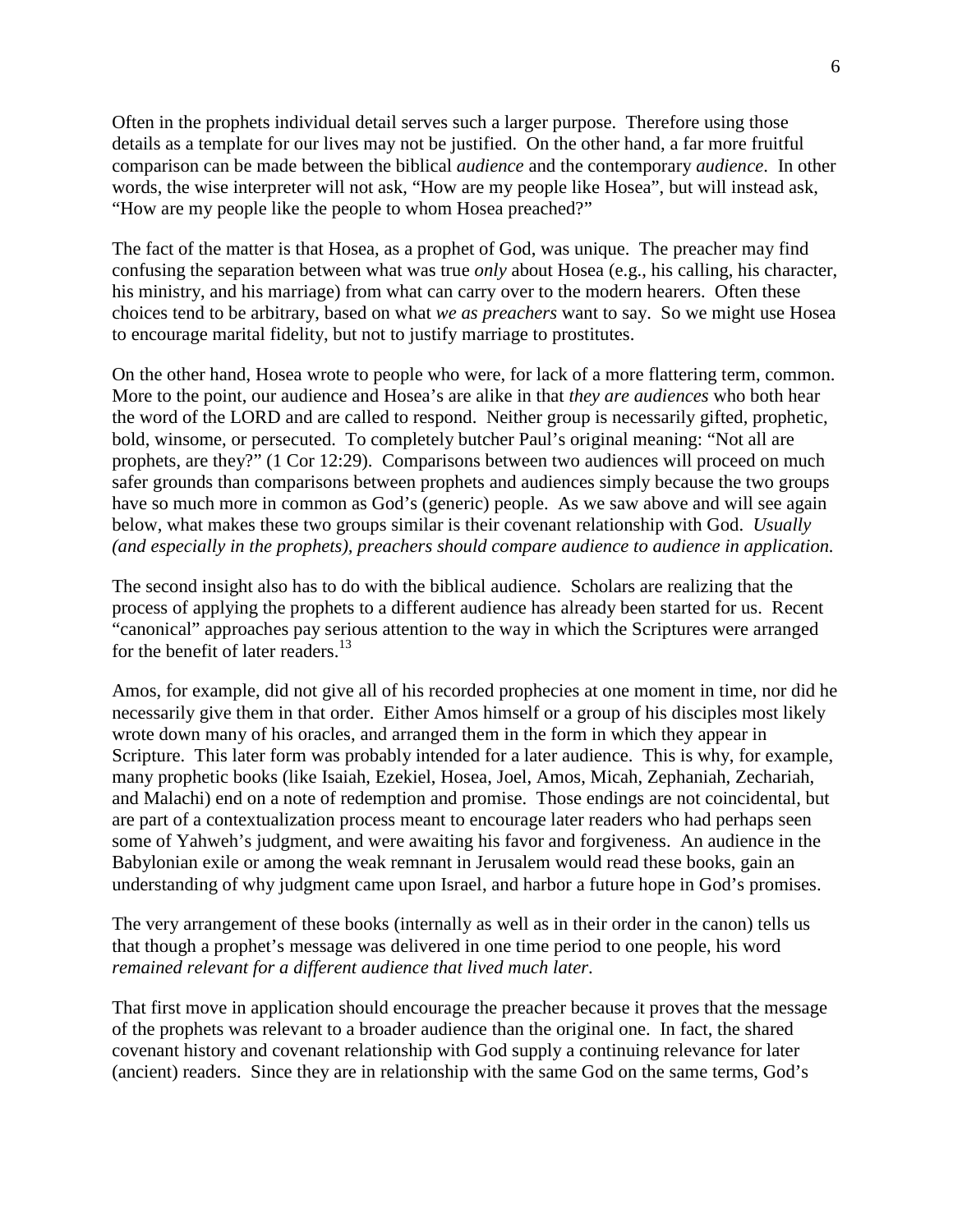words to a pre-exilic community remain helpful for those living during or even after the exile. This type of reading starts us on the road to applying the prophets to a contemporary audience.

At the same time, the canonical approach should give a preacher pause, because the message may serve a different purpose for a later audience than for its original hearers.<sup>14</sup> For example, a warning about the destruction of Jerusalem will be heard differently by someone living before 586 B.C. than by someone living after that critical date. For the former, the oracle is an ominous threat. But for the latter it may serve as a reminder of God's longsuffering, his justice, and his mercy in sustaining a remnant of survivors. *This means that the relevance of the prophet's words must be determined by the historical situation of the current audience*. This will be critical as one applies their words to the present day church.

# **Applying the Prophets to the Church**

How do the ancient prophecies apply to the modern Christian? There is no similarity of individual language, culture, or life situation. The similarity, in fact, is hardly *individual* at all. It is corporate: the nation of Israel and the church of Christ share similarities in their covenant relationship with God (see below). *As such, the prophets' words readily apply to the church at large, and to the individual Christian as a member of the church*.



### *Our New Covenant Context*

**Figure 4** 

As Figure 4 indicates, New Testament believers also live in covenant with God—what Jeremiah (31:31) called a "new covenant" and Isaiah (54:10) and Ezekiel (37:26) a "covenant of peace". This similarity of situation—living in covenant with the same Lord as Israel did —provides the surest bridge for applying the prophets today. They both (Israel and the church) live under the same covenant LORD, who does not change in his character or affections. They both live in the light of his past deeds for their good (whether the promises to Abraham, the Exodus, the Davidic kings, or the climactic salvation found in the death and resurrection of Christ). They both live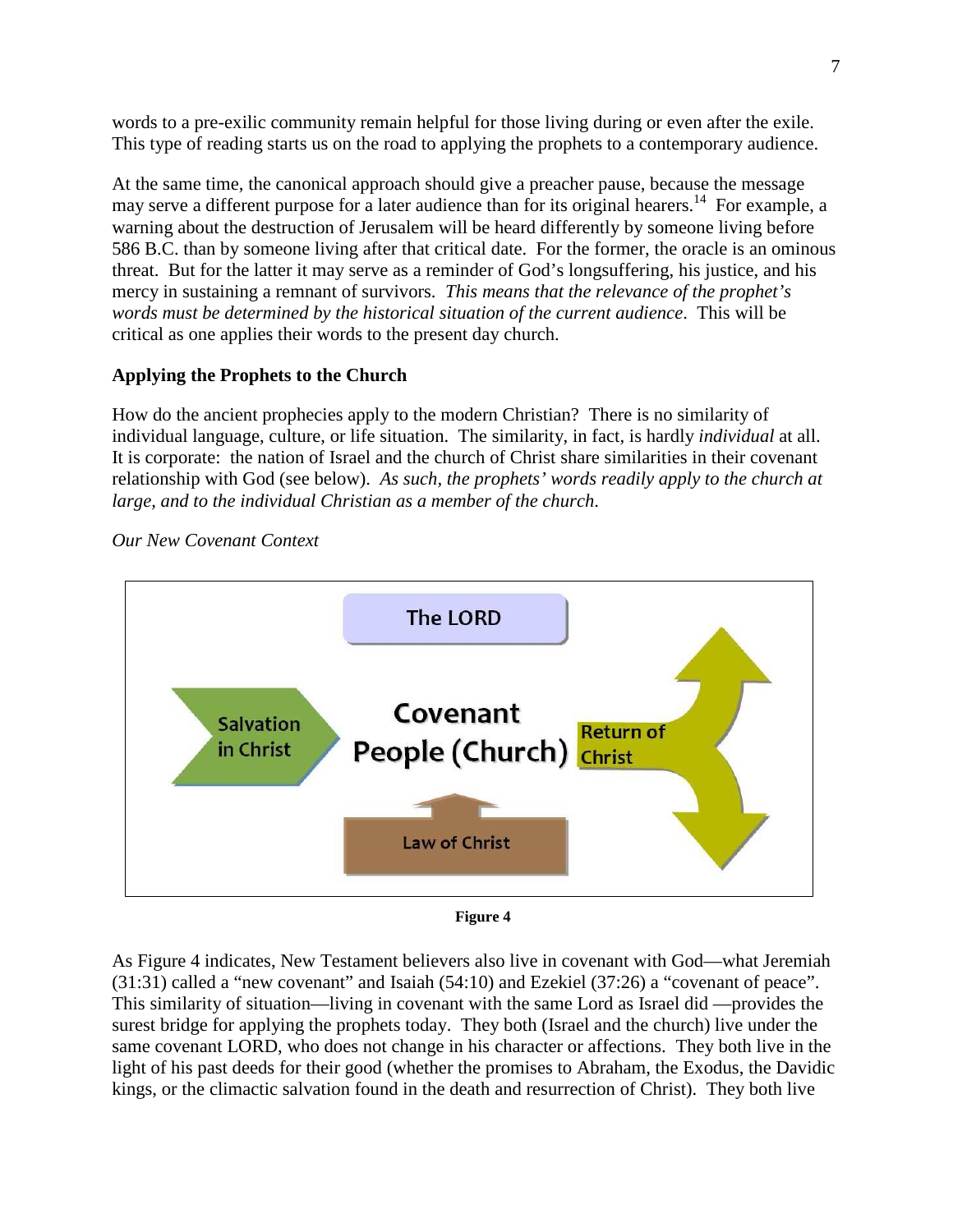under his demands for love and obedience as his people. And they both live in hope that God's promises of ultimate salvation and judgment will be fulfilled. Our hope is the return of Christ, the Second Advent, when he will defeat his enemies and pour out his grace on his church. The church's covenant situation is remarkably similar to Israel's.

And just like Israel, this covenant situation is a *community arrangement*. God loves us as individuals, and we are saved by (individual) faith through grace. But we are Christians because we are all *in Christ*—members of his one body, and members of one another. Just as each element in Figure 3 was corporate, so in Figure 4. God is our Father because we are members of the family of faith. The salvation he accomplished happened long before we were born, yet applies to the whole church and therefore to us as members. The Law of Christ is for all of us, as are his promises for eternal life. The blood of Christ, the words of Christ, the presence of Christ, applies to each of us only as we are in Christ, and part of this community. This means that the words of the prophets to the OT *community* can best be applied to the NT *community*.

Of course, appropriate application will also take into account the situational differences between Israel and the church. For though our God is the same, the Old and New Covenants differ in some respects. Greidanus notes three kinds of "distance" that preachers should consider in applying ancient Scripture to modern people: culture, levels of revelation, and kingdom history.<sup>15</sup> Cultural differences are omnipresent in Scripture, and need not detain us here. As for levels of revelation, the preacher should take into account that prophets did not always see the full picture of God's work. We have the benefit of God's definitive self-revelation in Christ, and as such, that gives us insight into the events to which the prophets were looking forward. This may change how we preach a prophetic text. For example, in Amos 9:11ff the prophet speaks of God restoring David's fallen "tent" (i.e., his dynasty), that foreign nations like Edom would come and be called by God's name. In Acts 15 James cites this prophecy as being fulfilled by the exaltation of Christ, the Davidic King, and by the church's mission to the Gentiles.

Most important for us are the kingdom history differences. The church is in a different place in the history of redemption, and wise preachers will think hard on the distance between the OT audience and their own. Their Exodus was physical while ours was spiritual. Their Law was of Moses, and ours is of Christ. Their promises of judgment and restoration may have already come to pass, while ours are still future.

Much of what the preacher makes of these differences will depend upon the theological system to which he or she subscribes. Some will posit far more discontinuity between the covenants, either by drawing a sharp distinction between Israel and the church, or by labeling the old covenant "conditional" (a ministry that produced death) and the new "unconditional" (producing life by the Spirit). Gowan, for example, argues that the prophets were not even demanding repentance, but were only announcing judgment.<sup>16</sup> From the beginning of their ministry, repentance was no longer an option. If true, this would obviously constitute a major discontinuity with the church's situation. Others may see far more continuity between the two eras in redemptive history. As the examples below will demonstrate, how one understands the redemptive situation in Israel and in the Church will guide the application and preaching from a prophetic oracle.

#### *Relating Their Context to Ours*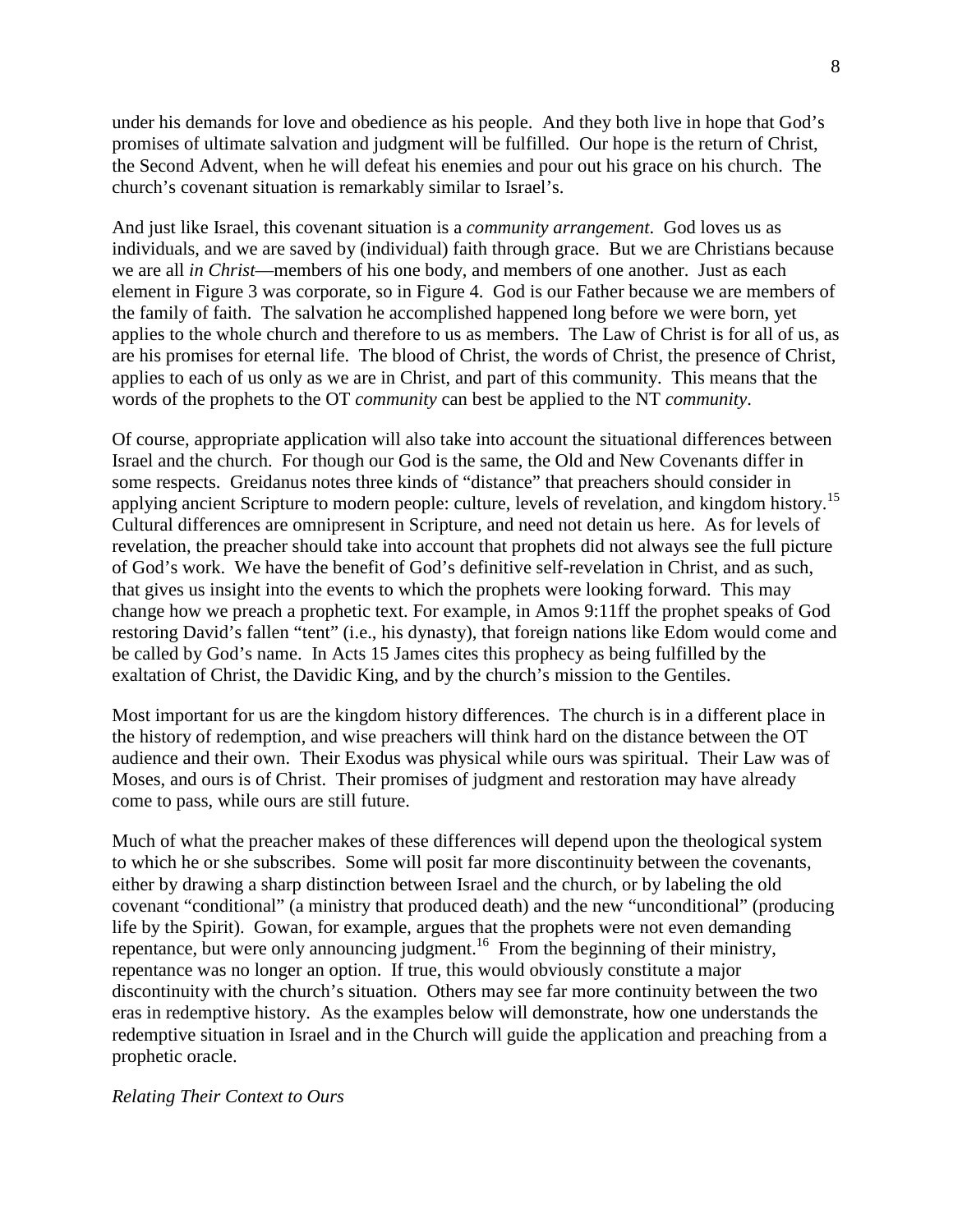The prophets present a word from Yahweh to his covenant people, which a preacher hopes to recontextualize to God's covenant people today. Applying the prophets to the church requires having an eye for the similarities in situation, but also taking into account the redemptive "distance" between their situation and ours (see Figure 5). The Scriptures record a string of covenant arrangements between God and his people, with the parallels discussed above. But each covenant has its own place in redemptive history; ours comes between the cross of Christ and the return of Christ, and as such has unique features that must be reckoned with when seeking to apply Old Covenant principles in a New Covenant situation.



#### **Figure 5**

Several examples follow in which these factors have been taken into account in applying the word of the Israelite prophet to the corporate church. Instead of focusing on a few well-known prophetic texts, a wide range of examples has been selected. This model for application takes each part of the covenant arrangement (God, history, demands and promises) and asks how it relates to the respective aspects of the New Covenant. The application is geared toward the corporate church rather than individuals.

*Their LORD is our Lord*. The easiest connections to make are when dealing with the oracles that discuss the character of God (which never changes). Here is a case of strict continuity between Israel and the church. For example, Isa 40:12-31 speaks of God's tremendous wisdom and power, displayed in creation and in his sovereign rule over the nations. He is not to be compared with idols or with any power of men. That idea will preach in any church today! However, a sermon will stay true to the purpose of the passage as well as the central idea. Isaiah was addressing weary believers who were looking forward to restoration after judgment. The thrust of the passage is that since God knows all and can do all, he is not ignorant of their situation (v. 27) and can be trusted to deliver them (v. 29). Believers now serve the same God, and also long for a kingdom that cannot be shaken (Heb 12:28), a new heavens and a new earth where righteousness dwells (2 Pet 3:13). Since they are God's people, they too can trust in God's knowledge and power to ultimately deliver them.

*Their history may be our history*. Sometimes the prophets recall God's promises and salvific acts on behalf of his people, and these directly apply to the church. In Jer 33:20ff, God recalls his covenant with Noah and the whole earth (Gen 8:22), establishing a firm pattern of day and night, and reasons from that faithfulness to his faithfulness to have a king and a priest stand before him. That history is our history, since the world also dwells under the same covenant order of day and night. That means that Christians today can also take comfort in God's faithful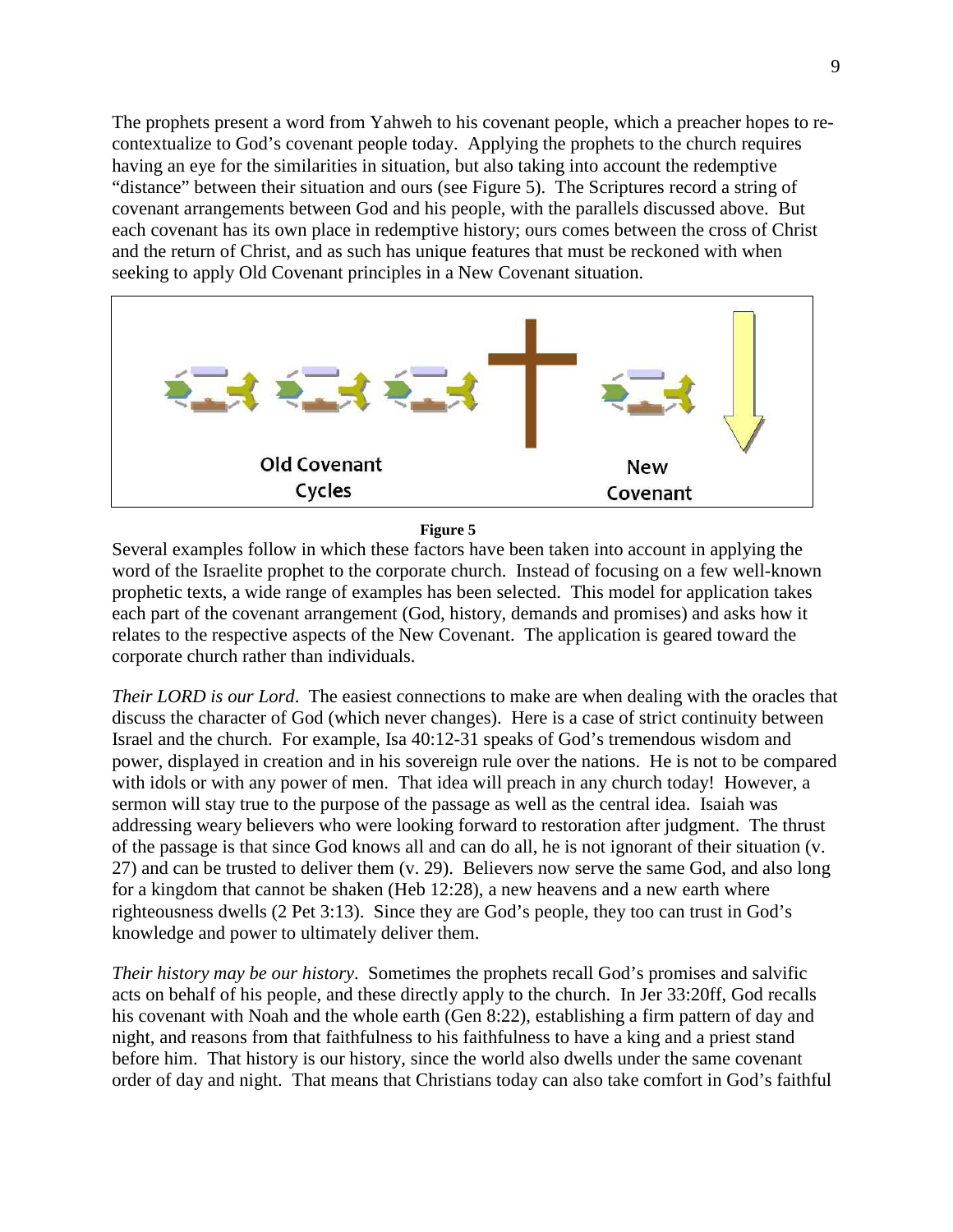ordering of nature, seeing it as a proof of his constancy. They can trust his promise to provide for us a great King and High Priest in Jesus Christ. God in Christ keeps his promises!

Or consider Mic 7:18-20, where the prophet recalls God's promises to show steadfast love to Abraham and Jacob. These promises provide the basis of assurance that their sins will be forgiven. The New Testament is clear that the promises to Abraham are given to those who are in Christ (Gal 3:29). Communally, we are part of the same olive tree (Rom 11:17ff). Their history (that of the patriarchs) is therefore our history and we can (along with Micah) count firmly on God's forgiveness and love, even when confronted by the enormity of our sins.

On the other hand, sometimes the redemptive "distance" between the prophet and the church calls for a more indirect approach. Often, for example, the prophets remember God's deliverance of Israel from Egypt, and through the Red Sea, and to Sinai and the Promised Land. In Hosea 11:1-4, for example, God recalls his deeds of kindness to Israel, and their response of unfaithfulness. Many preachers and theologians would not see the Exodus as "our" history, since that event occurred in the Mosaic period and under the Sinai covenant. However, even in the case of discontinuity, the prophets' words remain relevant. For the New Testament repeatedly applies Exodus imagery and themes to Christ's life and to our own redemption in Christ from sin and death (see, e.g., Matt 2:15, Mark 1:2-3, Rev 15:2-4). Since Christ has indeed redeemed us with mighty acts of judgment and salvation, we have an Exodus of our own to recall and for which we give thanks.

This example from Hosea continues with an announcement of judgment on Israel for her thankless idolatry. Depending on their theological orientation, some preachers would choose to highlight the *discontinuity* between Israel and the Church. We too have been unfaithful to Christ, but where sin increased, grace increased all the more (Rom 5:20). So the OT judgment has been transformed into NT forgiveness, and the sermon would be a comfort to all of us who fall short of God's standards. Others would find *continuity* more appropriate, and see here a caution for any covenant people of God who take lightly his grace and mercy, especially those who have the most complete revelation in Christ (Heb 10:26-31). This type of sermon would carry over Hosea's harsh tones from Israel to the church, and the sermon would be one of ominous warning.<sup>17</sup>

*Their demands may be our demands*. Like oracles about God's character, some covenant demands for righteous behavior translate easily. Micah's call (6:8) to do justice, love mercy, and walk humbly with God ring true in any age. Hosea (4:1-14) rails against those guilty of murder, lying, stealing, cursing, and adultery. Jeremiah (22:13-30) condemns King Jehoiachin for injustice and hoarding wealth. Zephaniah (2:1-3) encourages people to seek the LORD, seek righteousness, and seek humility—"perhaps you may be hidden on the day of the anger of the LORD." Any and all of these passages find clear parallels in the lives of our parishioners who are still under the injunction to "be holy, for I am holy" (Lev 11:44, 1 Pet 1:14-16).

On the other hand, Malachi demands tithing, Haggai exhorts his people to build a temple, and Hosea rebukes people for their political alliances with foreign nations. Again, depending on theological perspective, the distance may be too great for a straightforward application. As Haddon Robinson advises,<sup>18</sup> one should move up the ladder of abstraction, deriving increasingly general principles from specific demands, guided by Scriptural principles. So Malachi's tithing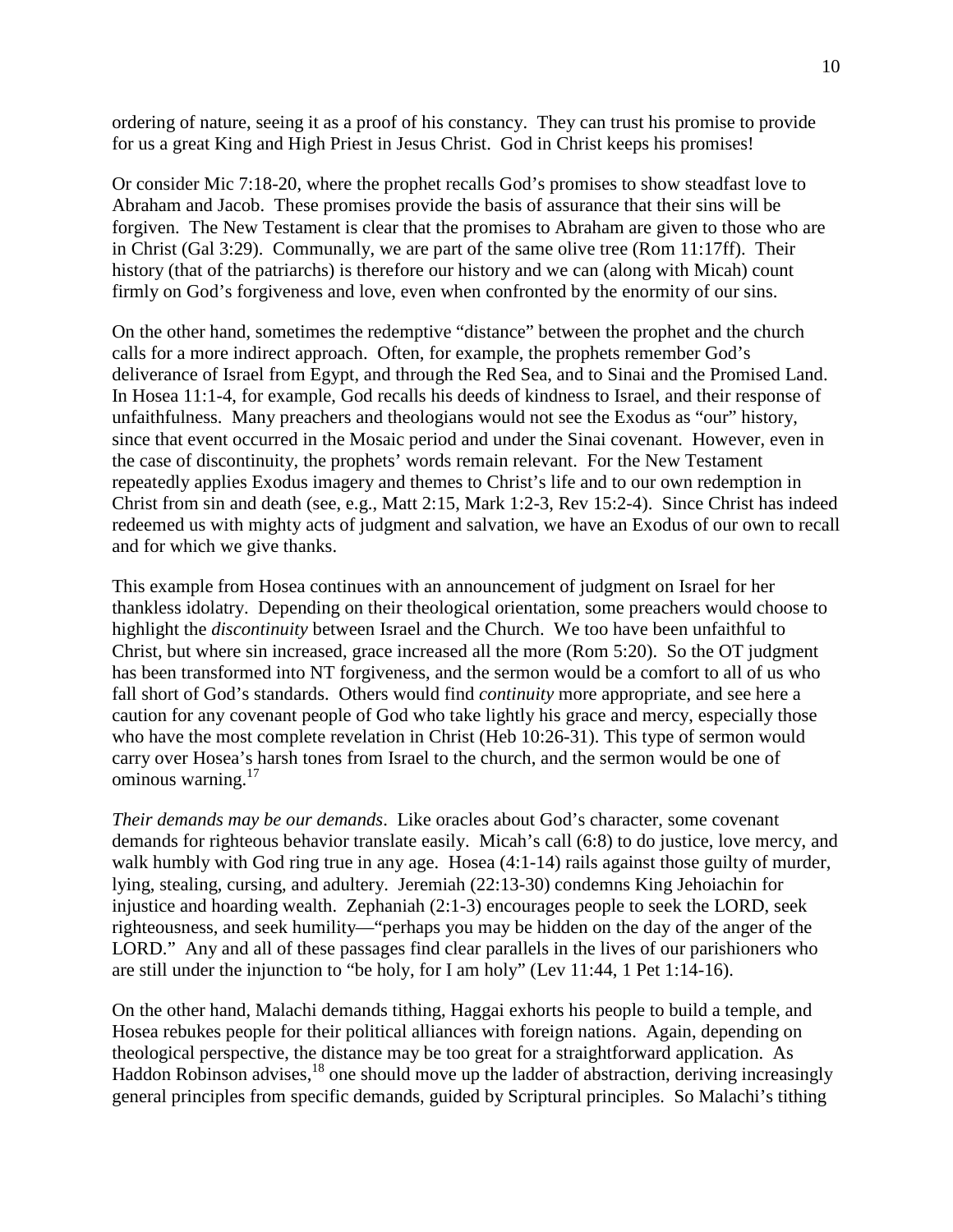may translate to sacrificial and joyful giving (2 Cor 8). Haggai may encourage us to build up the temple of the church (which becomes people and not a building, 1 Pet 2:4-5) or to put God's priorities ahead of our personal comfort (Luke 9:23-24). And Hosea may challenge us to trust in God's power as opposed to man's, and to be careful with whom we associate in that respect (2) Cor 6:14-18). So the prophetic demands on people may be directly applicable to our situation, or a more general principle can supply the parallel.

*Their promises may be our history.* At times, what was future for the original audience is now past for us. The promises and warnings that God gave have already come to pass. So when modern readers see God threatening to destroy Jerusalem in Amos 3:11-15, that word is not directly a threat for us, since ancient Jerusalem was destroyed in 586 B.C. Instead, we can think of the oracle as it must have been preserved for the exiles that lived through the destruction of Jerusalem. Amos 3 explains why God's people have suffered so, highlights the seriousness of God's wrath and guarantees the coming of the judgment that he still has in store at the return of Christ.

When Isaiah spoke of a future restoration from exile (43:1-7), which is past from our perspective, we can thank God for keeping his word and caring for the faithful remnant, and we can reflect on how God continues to protect his people in the midst of suffering and trials.

Messianic oracles also fall in this category, since the prophets predicted a Christ who has already come. Yet to be true to the original intent, the focus of the prophecy was not *just* accurate prediction, but the person and work of the coming deliverer. So yes, we should marvel that Jesus was born in Bethlehem, as Micah 5 foretold. But more important than accurate forecasting is that the one in that passage will stand as a Shepherd over God's people, and they will dwell securely under his care. That has meaning for the New Covenant people as well—we dwell under the security of the rod and staff of our Shepherd Jesus Christ.

One should also be aware that some oracles seem to be partially fulfilled, as today we live in the "already but not yet" tension of the new age. We are therefore be able to rejoice in the fulfilled promise of the mountain of the LORD (Isa 2), to which all nations now stream for knowledge of God—even though the exaltation of God's people is not yet realized physically. Or one can preach from Joel 2:28-32, where God says he will pour out his Spirit freely on his people. This happened at Pentecost, and we can be grateful for God's past action and presence by his Spirit. However, the latter part of this prophecy, that "the sun shall be turned to darkness, and the moon to blood, before the great and awesome day of the LORD comes," has not yet come to pass—we still await the final judgment.

*Their promises may be our promises*. Finally, what was future to them may still be future to us. Again, our understanding of what these prophecies indicate will depend on our theological leanings. But we can preach from Zechariah 14 about the coming time when God will visit his people, splitting the Mount of Olives in two, saving them from their enemies, and making the entire land "holy to the LORD." Or we can talk about the coming of the Son of Man on the clouds in Daniel 7, when he receives the kingdom from the Ancient of Days. Or we can hope for the day when God's glory and presence return to his people in the rebuilt temple in Ezek 40-48.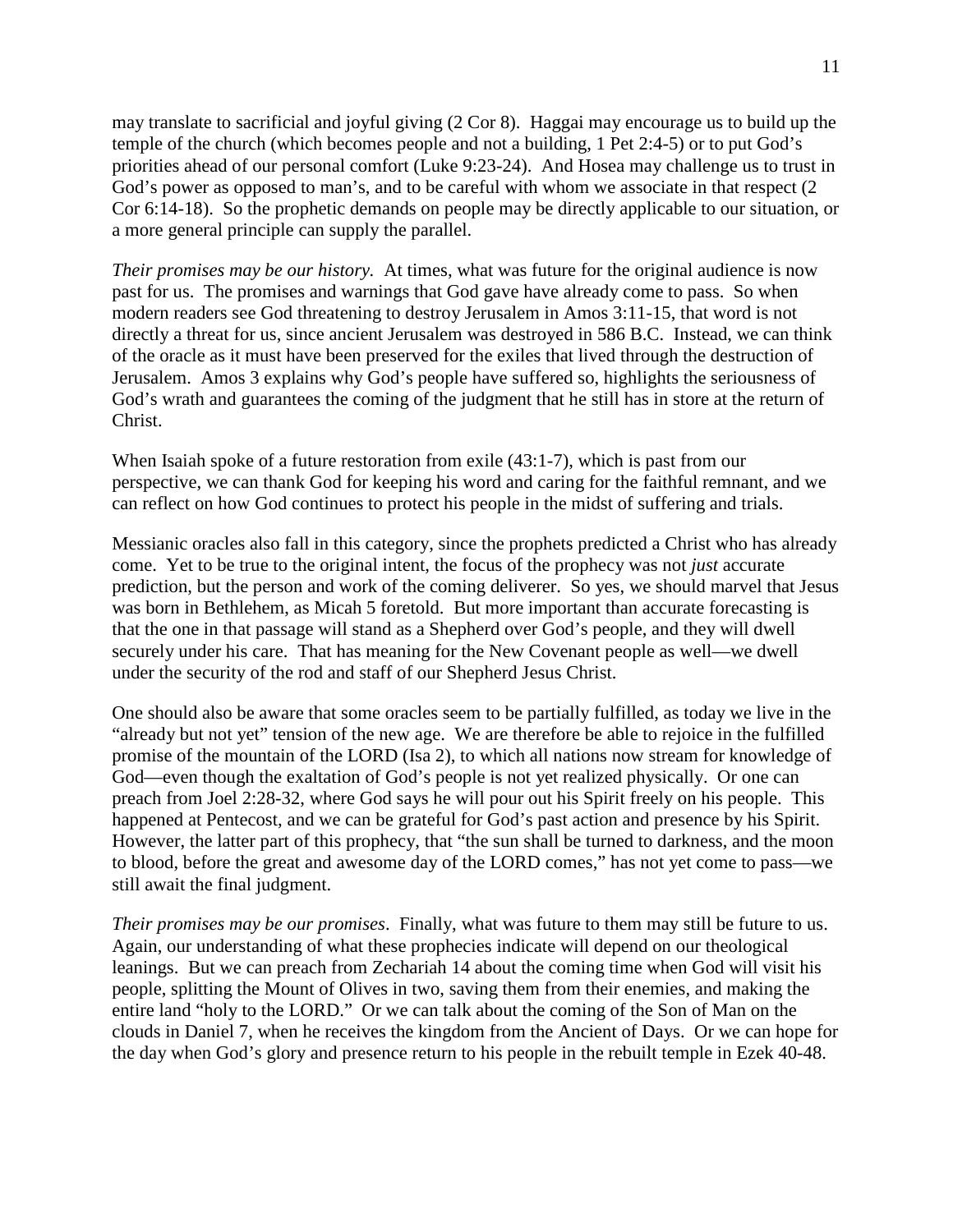It is important to note that one oracle may contain several of these phases, such as Zephaniah 3:1-13. Preaching this passage will require not only a historical awareness of the prophet's life and times, but also a skillful application of the various themes, like God's unchanging character (v. 5), his past acts of judging other nations (v. 6), his demand for obedience (v. 7a), the people's rebellion (vv. 1-4, 7b), God's threatened judgment (v. 8), and his future restoration of all nations, so that they all call upon his name (vv. 9-13). As Zephaniah walks through these several parts of God's covenant relationship, so should the sermon. The preacher can highlight God's righteousness, his power, his expectations, the people's response to those demands, and the consequences for sin. He can also assure his people that God's final plan—to have a humble, obedient people from all nations—is happening and will surely come to pass.

In addition, some passages will have a multifaceted application, where different parts require different treatment. Consider, for example, the book of Joel. The prophet depicts a locust invasion (past for both Israel and us), an actual invasion of an army (future for Israel and past for us), the pouring out of his Spirit after those days (future for Israel and past for us), and the valley of judgment on the day of the LORD (future for Israel and for us). Some of these words point backwards, some to their present, some to their near future, some to the New Covenant mission, and some to the final rule of God on earth (see Figure 6). We should be aware of how each of these elements applies to our own situation. Perhaps a series might be appropriate here, focusing on each element in turn and applying as appropriate.



#### **Figure 6**

Once again, the basic approach is to rely on the similarities between Israel's relationship to God and our own as a bridge between the ancient and the modern. Transferring from one to the other will then be a matter of reckoning the "distance" between their covenant and ours, and making distinctions as appropriate.

The point of all of these examples is to show how the oracles of the prophets remain relevant for our day.<sup>19</sup> Just like ancient Israel, the church of Christ lives in a covenant relationship with a glorious God, who requires loving obedience and gives sure promises. Instead of drawing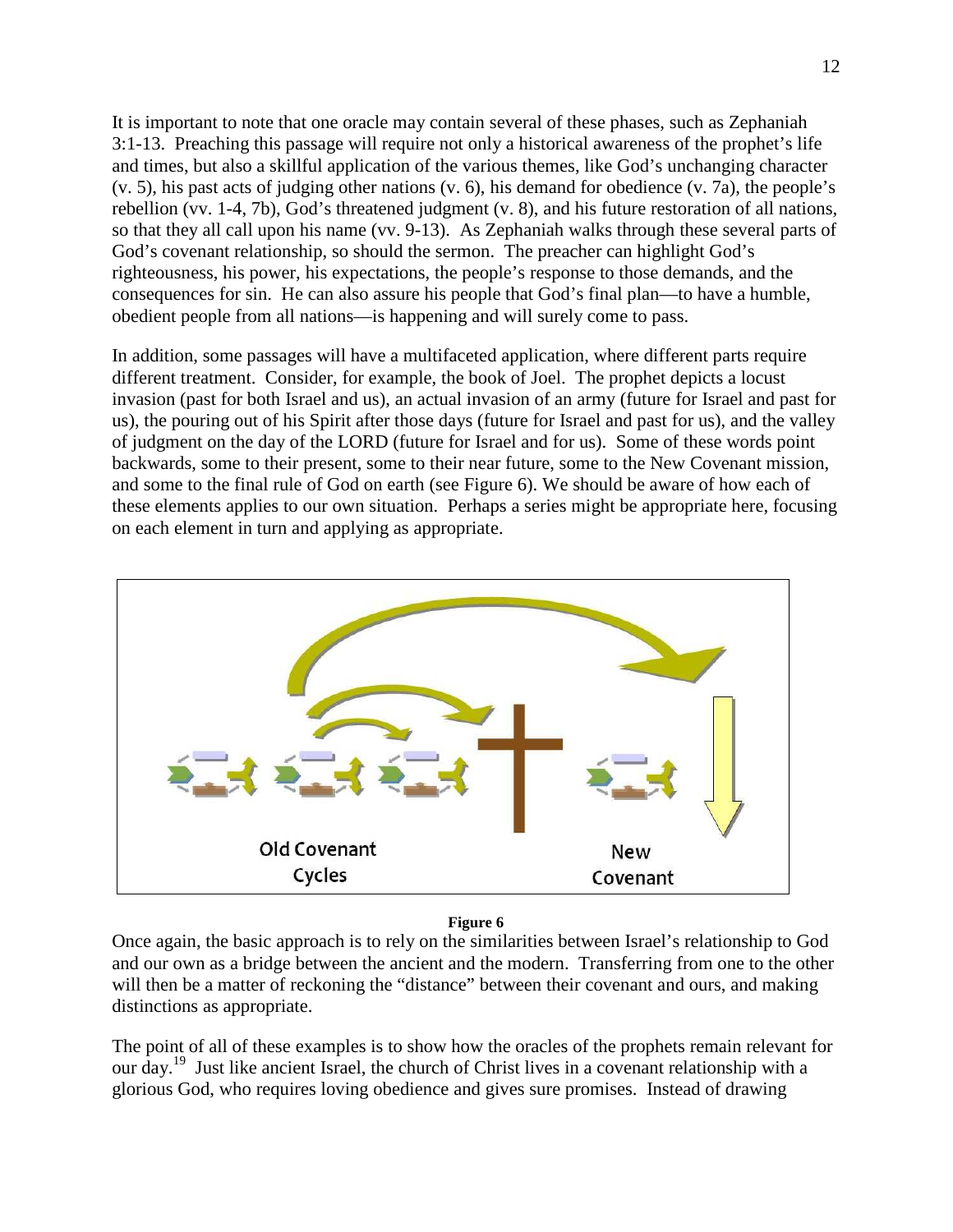tenuous parallels between prophets and individuals in our church, or between Israel and our nation, this approach relies on the much broader base of a shared communal identity as the people of God.

### **Three Benefits of this Approach**

The first benefit is more *material* to preach from*.* The vast majority of the OT prophetic passages are oracles, and the vast majority of those oracles fit within this covenant framework. The prophets are constantly reminding God's people of his nature, his deeds, their obligations in light of those deeds, and God's imminent response to their obedience or lack thereof. Bringing the vivid, fiery, emotive words of the prophets into a pulpit can add a depth and texture to a church's faith, and emphasize different aspects of our lives as believers that will enrich the church.

Secondly, this approach brings *consistency* in application. Many of us have preached a sermon about Jeremiah's suffering or Jonah's disobedience or Hosea's failed marriage and afterwards wondered if we got the whole picture. These men may serve as examples to individuals, but is that the totality of what God was saying in that passage? Were we missing something bigger about God, his plans and his purposes in the world? Fitting the prophetic oracles into the broad storyline of the Bible anchors them to this bigger picture. Not that this approach is always easy or transparent, but it reasons from the solid facts of redemption and God's covenant, rather than the sometimes speculative ideas of perceived parallels.

Finally, this model helps to build a community's *identity*. It was argued above that the prophets addressed their people as a community, and that their words apply to the church as a community. Too often our parishioners look into the Bible to find themselves, and to hear God's unique word to them. Of course, God's promises and warnings and declarations do affect our day to day lives, our most minute decisions, and the inner thoughts of our hearts. But (especially in the prophets), they address these realities from the perspective of being a member of a community that is in relationship with God, and that therefore is bound together inseparably. Sermons from the prophets that emulate their corporate approach will help to counterbalance a hyperindividualism, because they will speak to people through the grid of the Church's covenant relationship with God. As parishioners learn that this wonderful Lord and his gracious promises come to them because they are part of the Church, their membership in it will become more central to their self-understanding.

Additionally, preaching in this way from the prophets sets a person's relationship with God in the context of what God is doing in history. It uses the "prophetic imagination" to let people see their worlds and their lives from God's perspective, under the umbrella of his grand design. This method helps a church to understand where they are in God's larger narrative, what they have in common with Abraham and Moses, and also how they differ. This approach helps them to see themselves not as isolated individuals for whom God has a unique plan, but as members of the body of Christ, called to common purpose and sharing a common identity. God does love me, he does forgive me, he does bless me and guide me—but this happens as a part of his larger plan to reconcile the whole world to himself through his Son (Col 1:20). By drawing parishioners' eyes upward to the bigger realities of God's kingdom, we can help to train their gaze on the *church* (local and global) as the focus of God's work, of which they are but one part.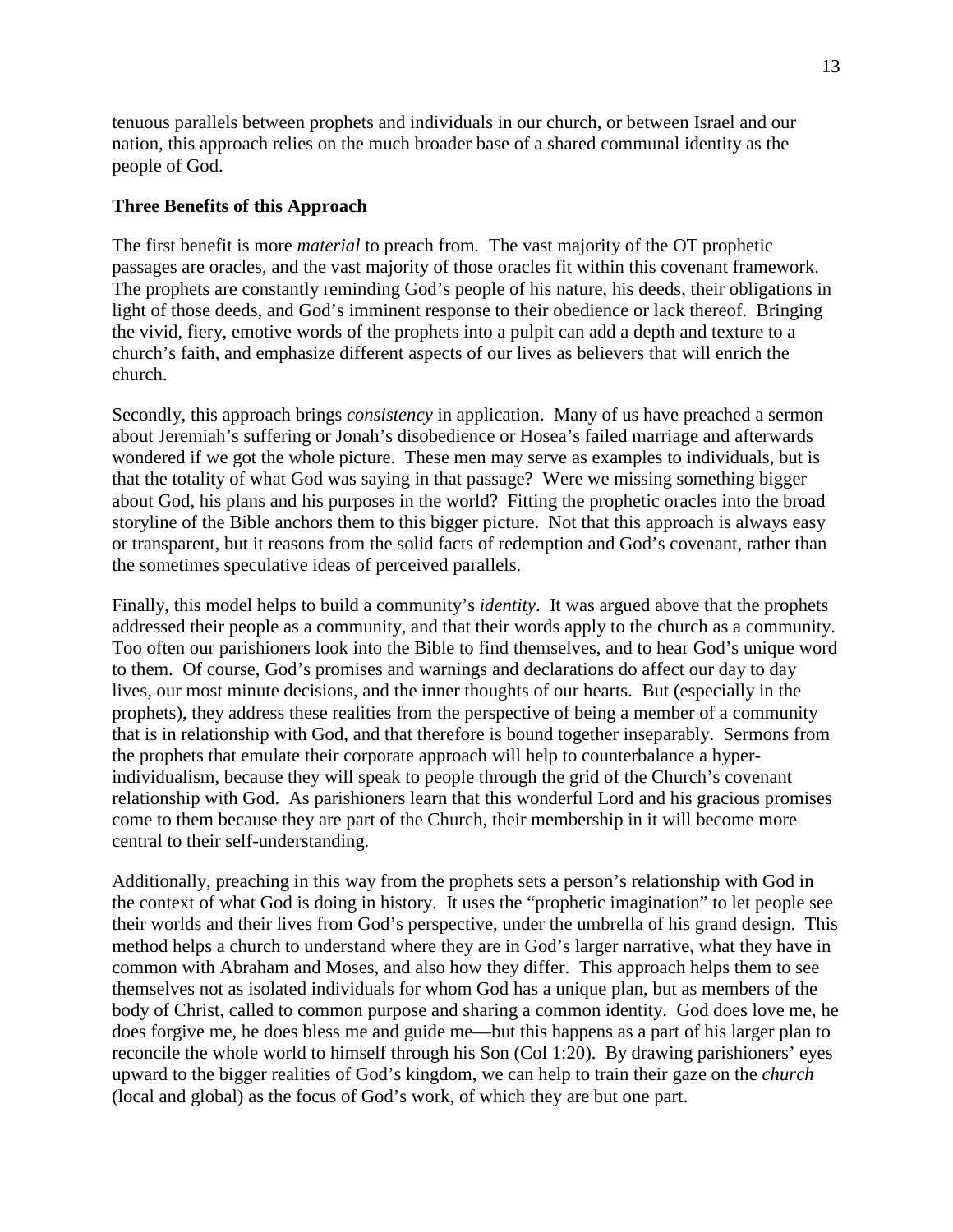#### **Three Drawbacks to this Approach**

This approach takes seriously the *distance* between a prophet's situation and our own. But precisely because such a sermon addresses those issues of distance, it can degenerate into a boring lecture on redemptive history. Therefore, a preacher will have to work harder to retain listeners' attention while he or she "connects the dots" between then and now; and though it may take longer to arrive at present day concerns, the sermon is not complete until it addresses contemporary life with a relevant word. Keep in mind that such a sermon may not be appropriate for a less mature audience who has no idea who Moses was in the first place. The prophets assume knowledge of the law and of Israel's history, and if our people do not have it, we may have to educate them before we can preach from the prophets.

Another disadvantage is that most of these oracles are *directed to covenant members*, i.e., believers. Sermons from the prophets are not always designed for the ears of non-Christians. They can sound bizarre, harsh, and even nonsensical to unbelievers. Yet having said that, one would be hard put to find many places in the Bible that *are* explicitly addressed to them. Preachers must constantly find ways to make the content in the Bible, written to Israelites and Christians, applicable to outsiders. This is a challenge for almost any section of Scripture.

Lastly, the major challenge of the prophets is their *monotony*. Even a casual reader will find the same themes over and over again: God's goodness, God's deliverance, God's law, the people's rebellion, God's judgment, God's salvation. Short oracles are stacked together by the dozen, prophecy after prophecy, repeating the same thing, and usually not forming a coherent larger framework. Sometimes the only framework is thematic, placing very similar prophecies side by side resulting in even less variety! This makes for a challenge, for example, to preach through any of the Major Prophets in a series.

In response, the prophets themselves had the same problem. They had only a few things to say, often unpleasant, and a calloused people to whom they must say them. Their solution was not to alter their message but to change their *style*. The prophets are richly varied in rhetorical devices, literary form, tone, and word usage.<sup>20</sup> The preacher who wants to convey the (often unpleasant) message of the prophets will also have to do some hard work to gain and hold people's attention. Greidanus advises:

Preachers should try to convey to their contemporary audiences the mood and feelings originally evoked by these forms. In the liturgy as well as in the sermon it may be possible to capture the sadness of a funeral dirge or lament or the matter-of-fact atmosphere of a lawsuit or the joy of an oracle of salvation or hymn of joy (eg, Isa 44:23). When the prophecy is in poetry, the sermon can emulate the prophecy's use of concrete imagery. When the prophecy spins out a metaphor, the sermon can follow suit and allow the audience to participate in this new and often surprising vision. Above all, a sermon on prophecy demands a form which, like the prophetic oracle, addresses the audience directly with the word of the Lord, a form which leaves no doubt as to who has broken God's covenant stipulations and what its awful results will be, but also a form which is able to convey the loving-kindness of God and his ultimate redemption.<sup>21</sup>

In addition, remember that these prophetic oracles were not given in one sitting or one setting, but are the accumulated works of a prophet over a lifetime. Most oracles can stand alone, and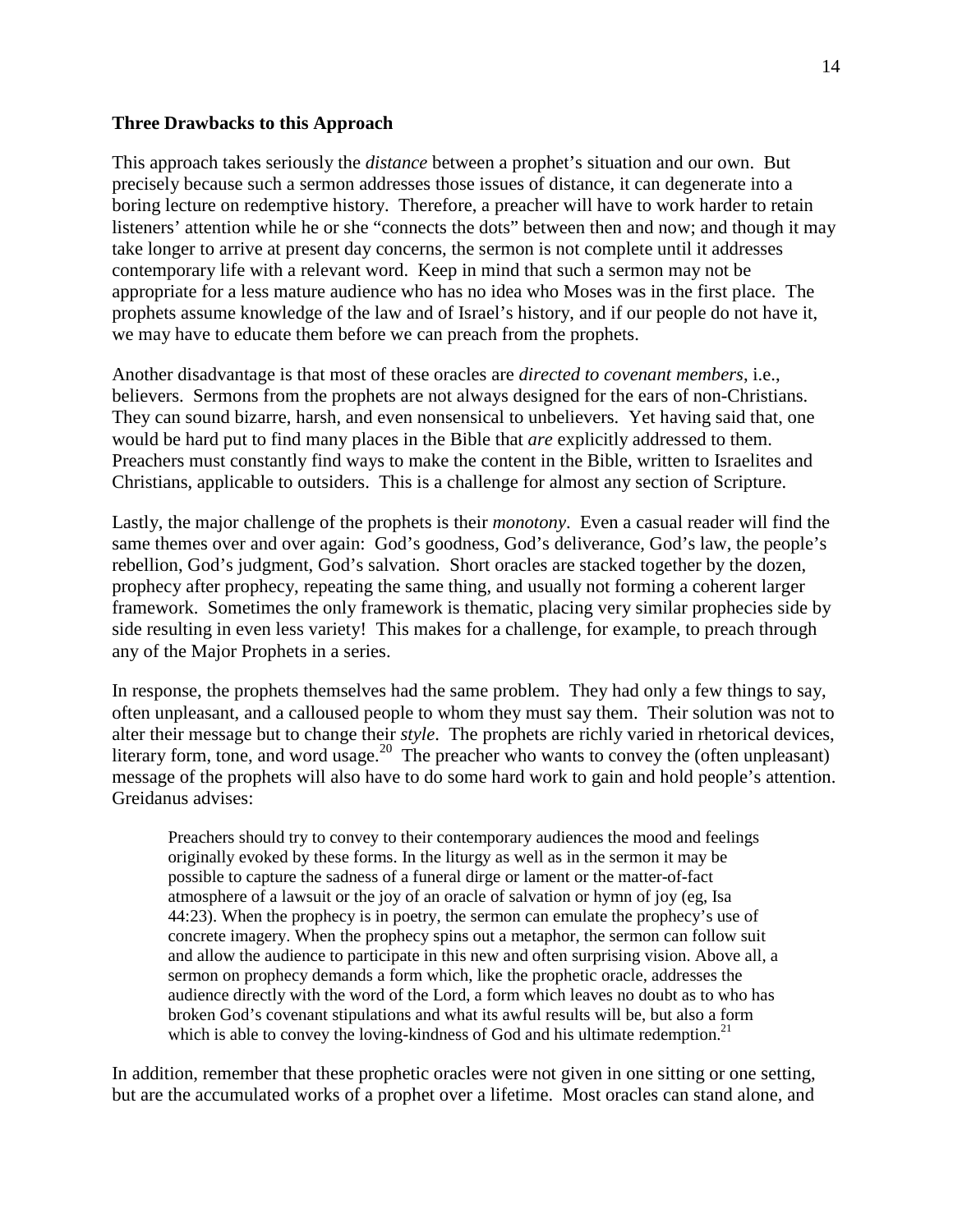are suitable for single sermons. While some of the Minor Prophets can be preached straight through, a sermon series composed of passages that demonstrate a variety of themes and tones can be a viable alternative.

### **Conclusion**

<u>.</u>

The central points advanced above are as follows:

- The usual handling of prophetic texts can be too individually focused, and draws disproportionately from the narrative sections of the prophetic texts.
- The prophets themselves usually preached to groups rather than individuals, and drew on the shared covenantal context of Israel's relationship with God.
- The model advocated above centers on the parallels between Israel's covenant relationship with God and the church's, applying the prophets' words to corresponding aspects of the New Covenant relationship.
- Depending on historical context and one's theological understanding, the application may be one of continuity (emulating a prophet's intent) or discontinuity (highlighting the contrast between the OT and NT situations).
- Just as the prophetic oracles addressed to the OT *community* of Israel, they also apply to the NT *community* of the church, and speak to individuals as they are members of that community.

The prophets were not isolated individuals, and neither are we. We are all members of a community that is bound together by thick theological cords. Those cords not only connect us to the present, but by memory they reach back into the past, where God has proven himself in mighty deeds of salvation and judgment. By hope they also stretch into the future, where God will usher in his glorious kingdom in a climactic manner, making all things new. These cords provide the bridge from their time to ours.

The prophets made use of those ties by preaching to a community, for the sake of community. So can we. By paying attention to the redemptive context that surrounded them and also envelopes us, parallels and applications become less fanciful and more grounded in the reality of God's larger redemptive work. As we pay attention to these realities, the word of the prophet addresses not just "me" but "us"—the people of God. Instead of trying to fit God and his work into our own personal story, we find ourselves and those around us swept up into his grander tale.

<sup>&</sup>lt;sup>1</sup> For just a few examples of this type of sermon from the prophets, see the following: Walter Brueggemann, "The Secret of Survival: Jeremiah 20:7-13, Matthew 6:1-8", *Journal for Preachers* 26 (2003): 42-47; Beau Hughes, *Into the Storm,* The Village Church [iTunes podcast]: 6/22/08; John Ortberg, *Resisting God*, Menlo Park Presbyterian Church [iTunes podcast]: 11/08/08; Rich Richardson, *Consider God: Habakkuk Part 1*, Sovereign Grace Church [iTunes Podcast]: 6/17/07; V.L. Stanfield, "Preaching Values in Jeremiah", *Southwestern Journal of Theology* 4:1 (1961): 69-80.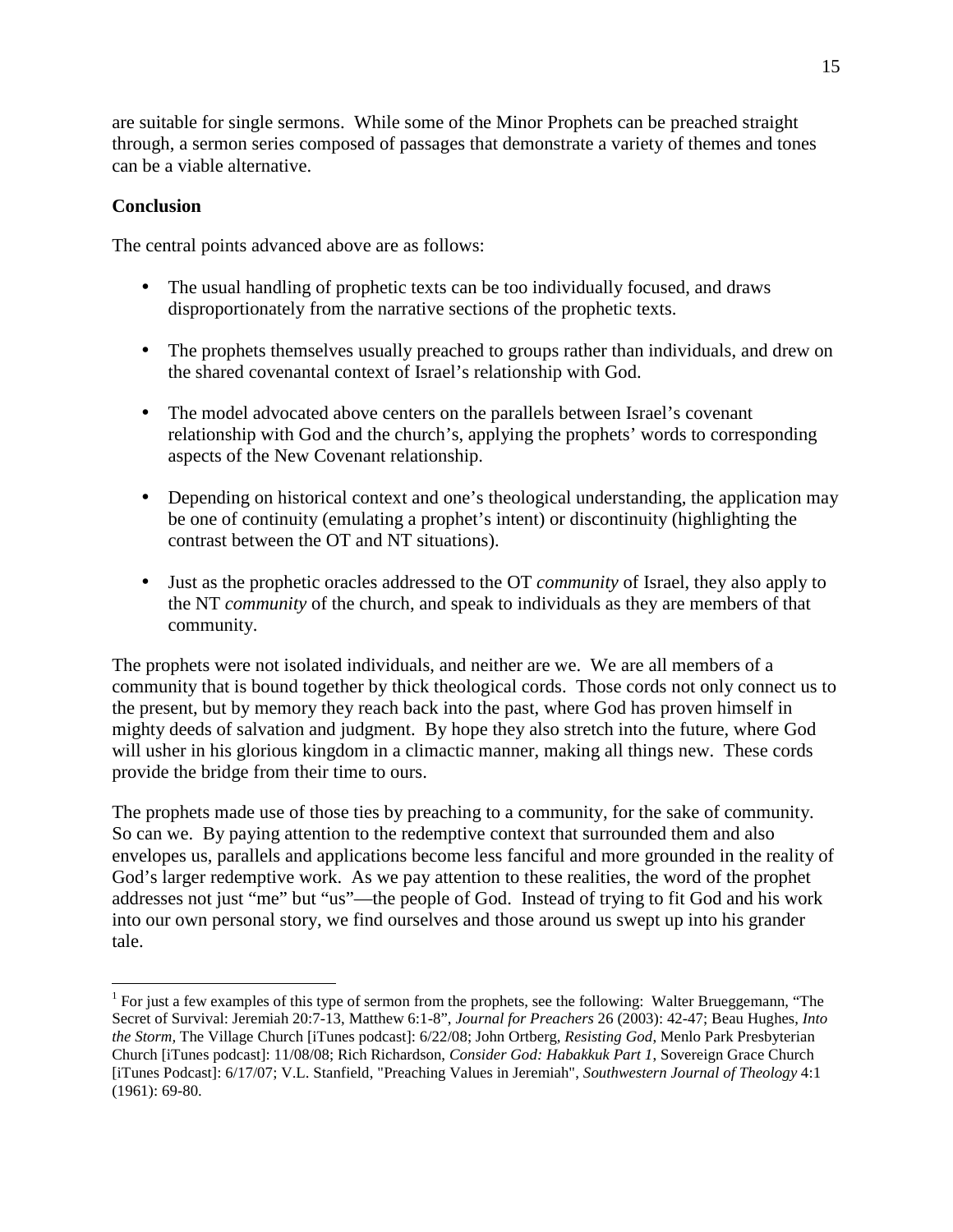2 See Douglas Stuart, *Old Testament* Exegesis, third edition (Louisville: Westminster John Knox, 2001), 179. For two examples of this type of approach, see Walter Brueggemann, "Bragging About the Right Stuff", *Journal for Preachers* 26 (2003): 27-32; and Donald Ackland, "Preaching from Hosea to a Nation in Crisis", *Southwestern Journal of Theology* 18:1 (1975): 43-55.

3 Claus Westermann, *Basic Forms of Prophetic Speech*, trans. Hugh Clayton White (Philadelphia: The Westminster Press, 1967), 90ff.

<sup>4</sup> We avoid the term "preaching prophetically", both since it can be used to mean anything from rude speech in the pulpit to social action preaching, and also because, depending on the passage, it may not be our duty to emulate the prophet in his speech and form (see below).

5 Abraham Heschel, *The Prophets* (New York: Harper Colophon Books, 1962), 1:xiv.

6 Walter Brueggemann, *The Prophetic Imagination*, second edition (Minneapolis: Fortress Press, 2001), 3.

 $<sup>7</sup>$  The term "covenant" here acts as a unifying motif for all the aspects of God's relationship with Israel. It does not</sup> necessitate a "covenantal" view of theology. See below for a discussion of how theological differences may impact one's use of this model.

8 Timothy R. Sensing, "A Call to Prophetic Preaching", *Restoration Quarterly* 41 no 3 (1999): 139-154.

 $9$  Note that while this holds true for the majority of the prophetic corpus, a different approach is needed for the prophets' oracles against foreign nations, which were not under the same covenant promises. Achtemeier argues that it is these non-covenantal prophecies which most directly apply to modern-day nations like the United States. Elizabeth Achtemeier, *Preaching From the Old Testament* (Louisville, Kentucky: Westminster John Knox, 1989), 135. Tom Nelson demonstrates this approach from Jeremiah in his sermon *Lord of the Nations*, Denton Bible Church [iTunes podcast]: 12/14/2008.

<sup>10</sup> See, e.g., Heschel 1:195-220.

<sup>11</sup> Sidney Greidanus, *The Modern Preacher and the Ancient Text* (Grand Rapids: William B. Eerdmans, 1988), 169-172.

<sup>12</sup> See, for example, the "lesson" at the end of Joseph's story (Genesis 50:20), or the moral commentary on the tragedies in Judges (21:25).

<sup>13</sup> For two recent treatments of this idea in relation to OT prophets, see John H. Sailhamer, "Preaching from the Prophets", in Scott M. Gibson, ed., *Preaching the Old Testament* (Grand Rapids: Baker Books, 2006), 115-136; and Christopher R. Seitz, *Prophecy and Hermeneutics: Toward a New Introduction to the Prophets* (Grand Rapids: Baker Academic, 2007). I rely heavily on their insights in the following discussion.

<sup>14</sup> Sailhamer 122ff, is particularly strong on this point.

 $15$  Greidanus 167-8.

<sup>16</sup> Donald E. Gowan, *Reclaiming the Old Testament for the Christian Pulpit* (Atlanta: John Knox Press, 1980), 122-126.

 $17$  I am not minimizing the very significant differences between these perspectives, but am simply saying that this model would work from either perspective. In fact, thinking along the lines of covenant arrangements might be a fruitful avenue for discussion of these important issues.

<sup>18</sup> Haddon Robinson, "The Heresy of Application: An Interview with Haddon Robinson", *Leadership* 18 (Fall 1997): 20-27.

<sup>19</sup> The following are two additional examples of sermons that follow this basic approach: Al Fasol "Preaching from Malachi", *Southwestern Journal of Theology* 30:1 (1987): 32-34; Timothy M. Pierce, "Micah as a Case Study for Preaching and Teaching the Prophets", *Southwestern Journal of Theology* 46 (2003): 77-94.

 $20$  See, for example, Lessing's insightful article on analyzing and using the rhetorical devices of the prophets. Reed Lessing, "Preaching Like the Prophets: Using Rhetorical Criticism in the Appropriation of Old Testament Prophetic Literature", *Concordia Journal* 28 (2002): 391-408. For two good examples of vivid language that mirrors the